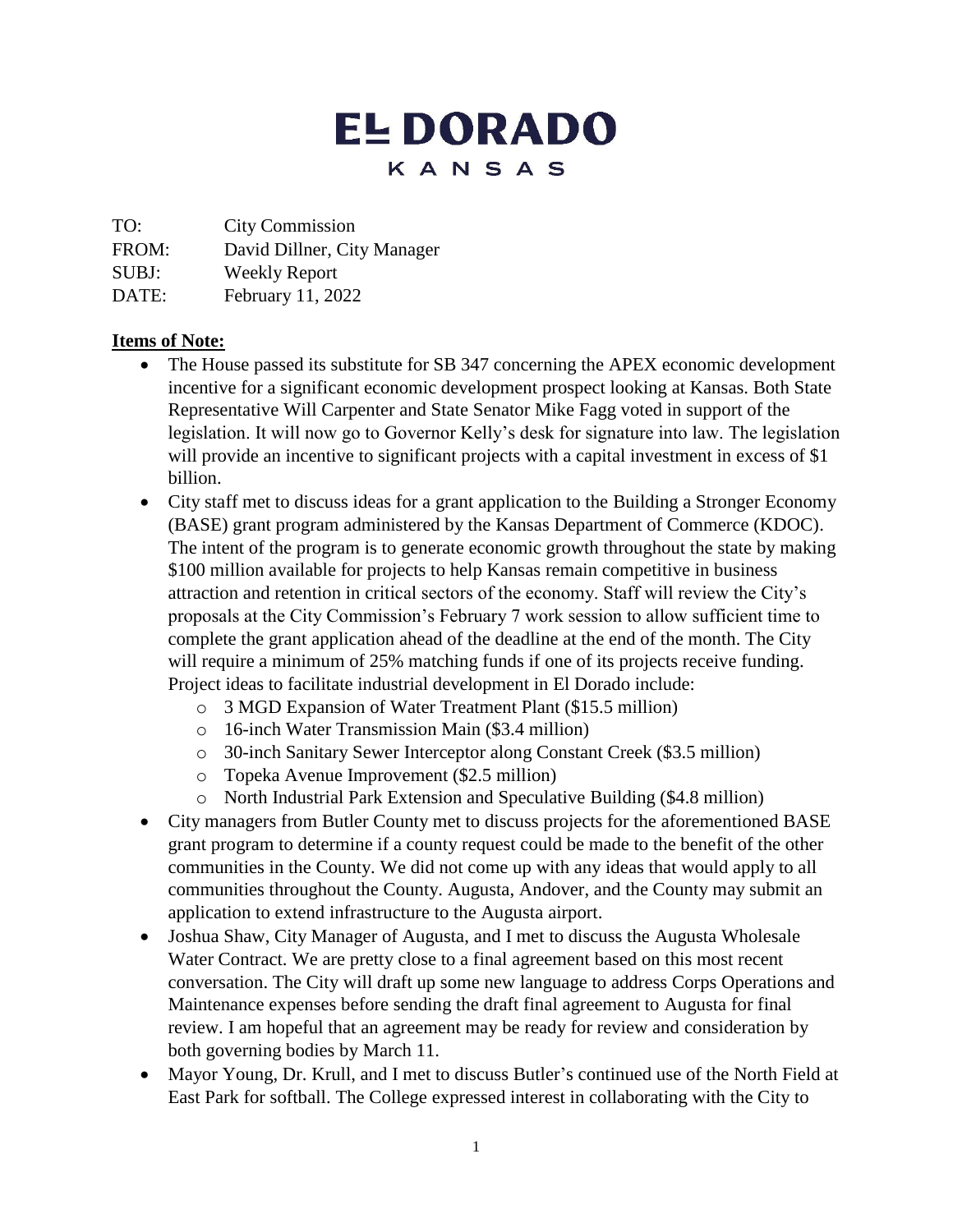construct a restroom/concession stand and an onsite locker room. The College mentioned several improvements they would like to see at the North Field provided the City grants the College an exclusive, multi-year lease for the field. The City presently does not use the North Field for recreation purposes, so it makes sense to grant this type of use. The City Commission would need to approve a lease agreement granting such exclusive use. The City Attorney is currently drafting an agreement for the City Commission's review in the near future.

- We also discussed running power to various locations at McDonald Stadium and the North Field to accommodate the college's desire to stream games. Evergy recently donated a production trailer to allow the college to broadcast baseball and softball games. Butler agreed to reimburse the City for expenses related to the extension of electric services for this purpose.
- Commissioner Wilkinson and I participated in a conference call with Senator Marshall's staff regarding several draft provisions to address the City's lake debt obligations. We sent a copy of the request to the Tulsa District for review at the direction of Senator Marshall's staff. They thought that the City would have a better chance of getting a change to its Water Supply Contract if the Corps of Engineers agreed to support the proposed language based on prior Water Resources Development Acts. The draft provisions were forwarded to the Corps to ascertain input as to the Corps' ability to support the City's request.

#### **Things to Think About:**

• Inflation surged more than expected this past year and the outlook for prices continues to show inflationary pressure. As a result, the Federal Reserve is likely to increase interest rates over the next year to try to curtail inflation. The consumer price index for January, which measures the cost of dozens of everyday consumer goods, rose 7.5% compared to a year ago according to the Labor Department.

#### **Personnel Update:**

- *Vacant and currently advertised positions:* Police Officer (2), Public Works Maintenance Worker (2), Public Works Equipment Operator (3), Firefighter (2), Water Treatment Operator, Sanitation Lead, Pool Manager
- Austin Hatch started with the Public Works Department on Monday as a Maintenance Worker. Kevin Kendall left the department and plans to pursue other opportunities in another state.
- The City made conditional offers to two firefighter candidates and a police officer candidate. This will fill all current vacancies in the Fire Department and all but one vacancy in the Police Department once these candidates complete the post-offer screening. The police officer candidate is a certified officer and will not need to attend the academy.